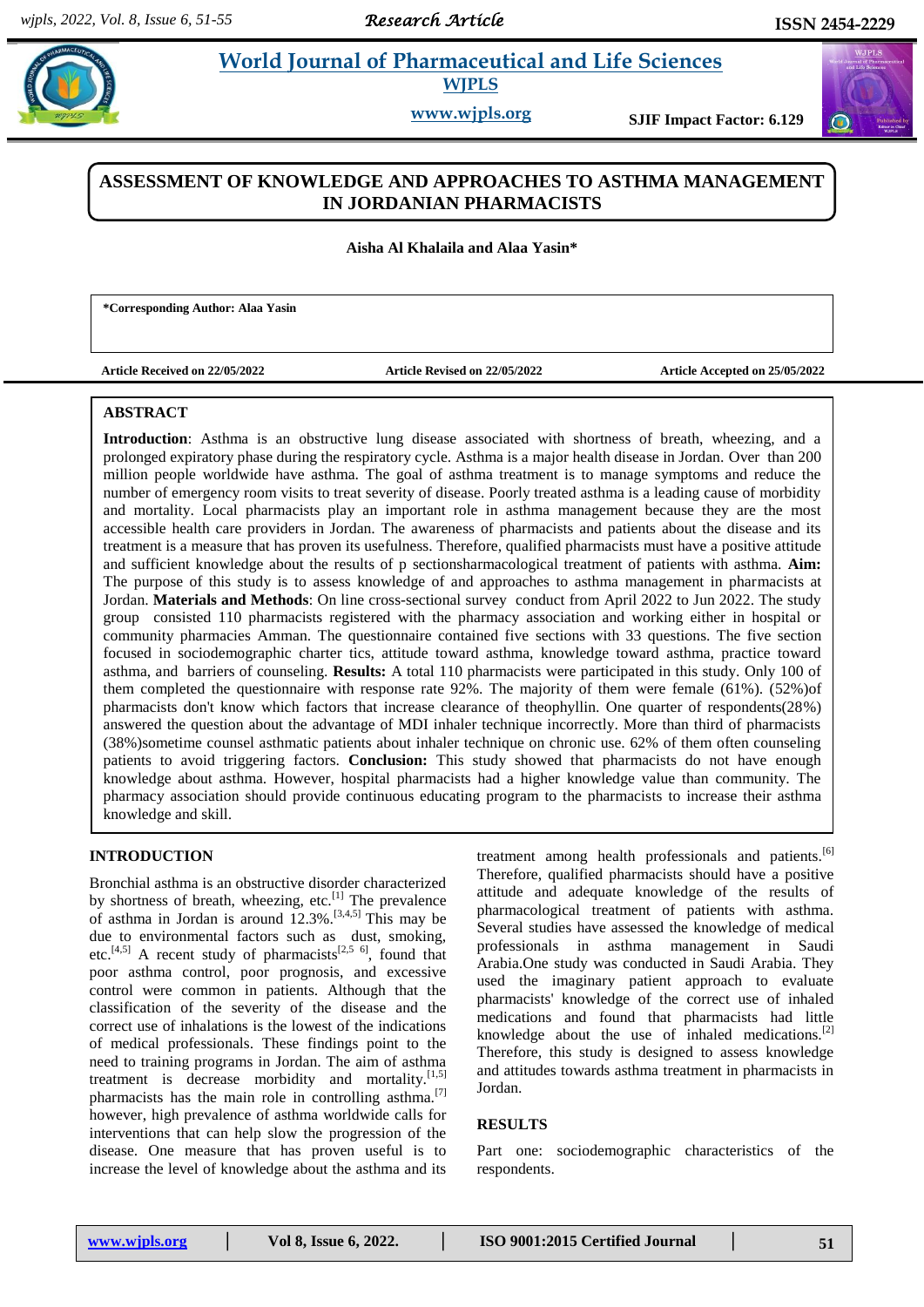A total 110 pharmacists were participated in this study. Only 100 of them completed questionnaire with response rate 92%. The majority of them were female (61%). The majority of them have between 4 years to less than 8 years of experiences(42%). Only 11% have master degree. Further results are shown in table 1.

|              | Table 1: sociodemographic characteristics of the |  |  |
|--------------|--------------------------------------------------|--|--|
| respondents. |                                                  |  |  |

|                             | n  | $\frac{0}{0}$ |
|-----------------------------|----|---------------|
| 1- Gender                   |    |               |
| male                        | 39 | 39            |
| female                      | 61 | 61            |
| $2 - Age$                   |    |               |
| $20 - 30$                   | 40 | 40            |
| $31-40$                     | 31 | 31            |
| $41 - 50$                   | 15 | 15            |
| $51-60$                     | 14 | 14            |
| More than 60                |    |               |
|                             |    |               |
| 3-years of experience       |    |               |
| Less than 5 months          | 9  | 9             |
| 6 months to 1 year          | 12 | 12            |
| 1 year to less than 3 years | 26 | 26            |

#### **Table 2: knowledge of respondents toward asthma.**

| 4 years to less than 8 years  | 42 | 42 |
|-------------------------------|----|----|
| 9 years to less than 12 years | 11 | 11 |
| More than 12 years            |    |    |
|                               |    |    |
| 4-graduates level             |    |    |
| <b>Bachelor</b>               | 39 | 39 |
| PharmD                        | 50 | 50 |
| <b>Masters</b>                | 11 | 11 |
|                               |    |    |
| 5-working of hours/week       |    |    |
| $1-20$ hr                     | 30 | 30 |
| $21-30hr$                     | 39 | 39 |
| $31-42hr$                     | 21 | 21 |
| More than 42hr                | 10 |    |

Part two: knowledge of respondents toward asthma: With regard to knowledge of respondents toward asthma, the minority of respondent answered the question side effects of inhaled corticosteroid correctly(31%). (52%)of pharmacists didn't know which factors that increase clearance of theophyllin. One quarter of respondents(28%) answered the question about the advantage of MDI inhaler technique incorrectly.

Further results are shown in table 2.

| 6- all of the following is correct about side effect of inhaled corticosteroid except? |
|----------------------------------------------------------------------------------------|
| a-increase blood pressure<br>$n=9$                                                     |
| $n=22$<br>b-decrease blood pressure                                                    |
| c-increase glucose level<br>$n=25$                                                     |
| d-fluid retention<br>$n=22$                                                            |
| e-don't know<br>$n=22$                                                                 |
| 7-Which one of the following factors increases the clearance of the theophyllin        |
| a- Sulfinpyarazone<br>$n=11$                                                           |
| b-Propranolol<br>$n=12$                                                                |
| c- Erythromycin<br>$n=25$                                                              |
| d- Ciprofloxacillin<br>$n=0$                                                           |
| e-don't know<br>$n=52$                                                                 |
| 8- MDI have all of the following except                                                |
| a-The advantage of being multidose $n = 32$                                            |
| b-widely available<br>$n=21$                                                           |
| c- not requires a good technique<br>$n=28$                                             |
| d- only deliver about 10% of drug to the airway $n=15$                                 |
| e- all of the above<br>$n=4$                                                           |
| 9- The second step in management of adult asthmatic patient is                         |
| a-low dose of corticosteroid<br>$n = 31$                                               |
| b-high dose of corticosteroid<br>$n=29$                                                |
| c-medium dose of corticosteroid<br>$n=28$                                              |
| d-Omalizumab<br>$n=2$                                                                  |
| $n=8$<br>e-don't know                                                                  |
| 10- Which of the following drugs is inhaled long-acting                                |
| a-Formoterol<br>$n=42$                                                                 |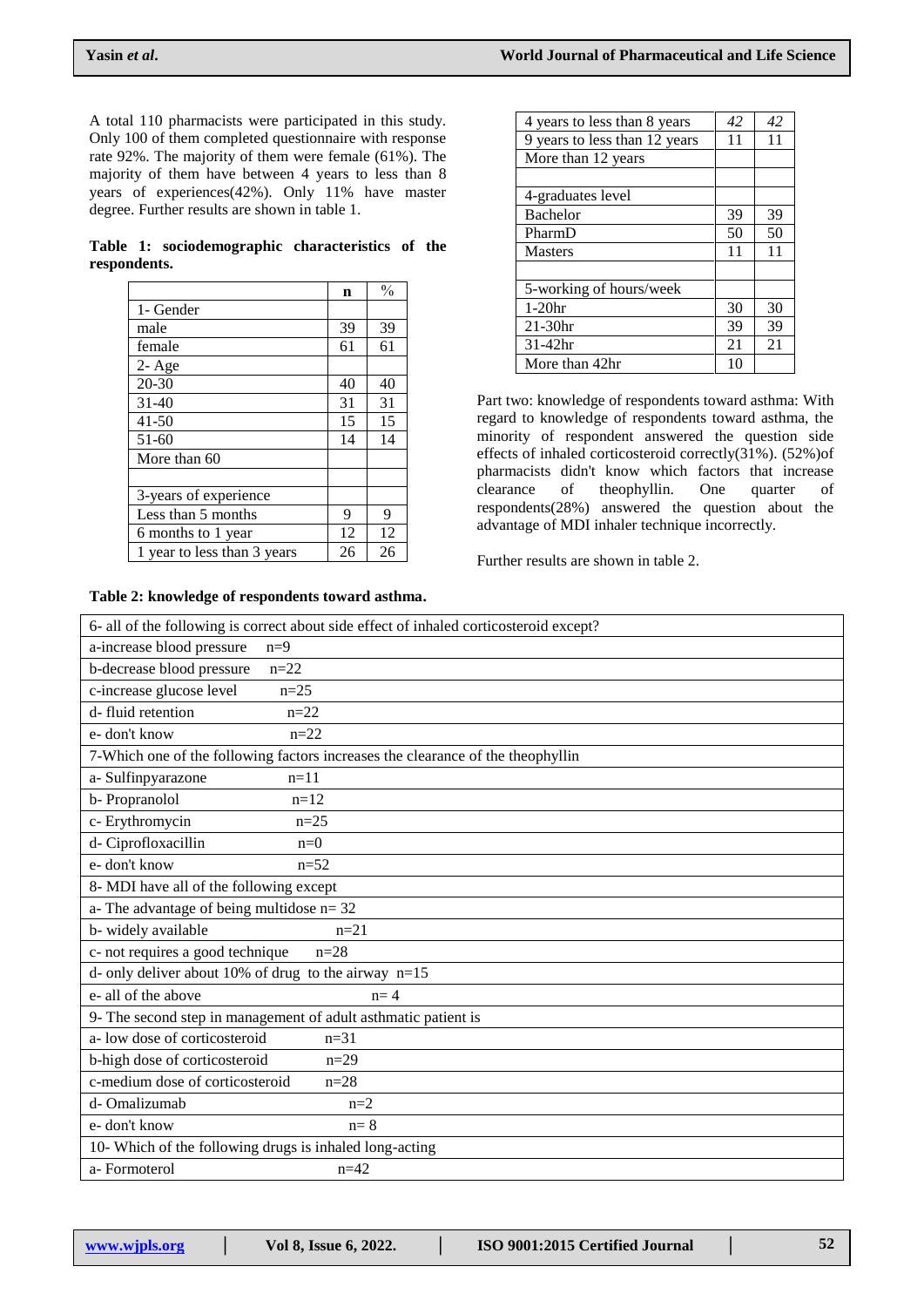| b-Isoproterenol                                          | $n=0$  |
|----------------------------------------------------------|--------|
| c-Albuterol                                              | $n=12$ |
| d-Pirbuterol                                             | $n=22$ |
| e-don't know                                             | $n=24$ |
| 11- Which of the following drugs is inhaled short-acting |        |
| a-formetrol                                              | $n=24$ |
| b-betmathasone                                           | $n=7$  |
| c-sulmetrol                                              | $n=28$ |
| d-fluicasoe                                              | $n=8$  |
| e- don't know                                            | $n=32$ |

Part three: attitude of respondents toward asthma

72% of respondent agree to the significant of control asthma in daily life. More the quarter of them strongly agree to that the importance of pharmacists intervention in asthma control.82% of respondents strongly agree with need for effective training with the appropriate approach to update their knowledge and skills.

About one third of respondent(35%) agree with the patient is critical part in asthma medical treatment team. More than quarter of them (37%) strongly agree with medical treatment team. More than quarter of them(32%) strongly agree with maintain good respiratory function is very complex. Further results are shown in table 3.

#### **Table 3: attitude of respondents toward asthma.**

| statement                                                                                             | Agree<br>$\frac{0}{0}$ | <b>Strong</b><br>agree<br>$\frac{6}{9}$ | <b>Neutral</b><br>$\frac{0}{0}$ | <b>Disagree</b><br>$\frac{0}{0}$ | <b>Strong</b><br><b>Disagree</b><br>$\frac{6}{10}$ |
|-------------------------------------------------------------------------------------------------------|------------------------|-----------------------------------------|---------------------------------|----------------------------------|----------------------------------------------------|
| 12- significant of control asthma in daily life                                                       | 72                     | 10                                      |                                 |                                  | 6                                                  |
| 13- pharmacists intervention is very important in asthma care                                         | 30                     | 35                                      | 12                              | 13                               | 10                                                 |
| 15- pharmacists need many asthma skill treatment                                                      | 30                     | 35                                      | 10                              | 20                               | 15                                                 |
| 17- Asthmatic patients need monitoring PFT                                                            | 37                     | 20                                      | 28                              | 8                                |                                                    |
| 18- maintain good respiratory function is very complex                                                | 30                     | 32                                      | 20                              | 15                               |                                                    |
| 19- need for effective training with the appropriate approach to<br>update their knowledge and skills | 10                     | 82                                      | $\mathfrak{D}$                  | 4                                |                                                    |
| 20- the patient is critical part in asthma medical treatment team                                     | 35                     | 15                                      | 15                              | 20                               | 15                                                 |
| 21- pharmacists have major role in treatment of asthma                                                | 40                     | 25                                      | 25                              |                                  |                                                    |

Part four: practice of respondents toward asthma counseling:

Regarding the overuse of MDI, the minority of them often counsel the patient 22%. More than third of pharmacists (38%)sometime counsel asthmatic patients about inhaler technique on chronic use. 62% of them often counseling patient s to avoid triggering factors.

Further results are shown in table 4.

#### **Table 4: practice of respondents toward asthma counseling.**

| statement                                              | <b>Often</b><br>$\frac{0}{0}$ | <b>Always</b><br>$\frac{0}{0}$ | <b>Sometimes</b><br>$\frac{0}{0}$ | <b>Never</b><br>$\frac{6}{9}$ |
|--------------------------------------------------------|-------------------------------|--------------------------------|-----------------------------------|-------------------------------|
| 22-Frequency of meter dose inhaler use.                | 22                            | 20                             | 25                                | 33                            |
| 23-Overuse of meter dose inhaler medication            | 14                            | 10                             | 25                                | 51                            |
| 24- do not interest in prophylactic treatment          | 10                            | 15                             | 14                                | 61                            |
| 25-Inhaler technique when first prescribed the inhaler | 22                            | 29                             | 28                                | 21                            |
| 26- Inhaler technique on chronic use                   | 21                            | 38                             | 30                                |                               |
| 27-avoid of triggering elements                        | 28                            | 29                             | 30                                | 13                            |
| 28-self-monitoring of the disease control.             | 62                            | 20                             | 10                                |                               |

Part five: barriers to asthmatic patients counseling: When asking about the barrier of them to give to asthmatic patients counseling, the majority of them reported that not enough time, not enough patient and not enough information in asthmatic patients were the main barriers. Further results are shown in table 5.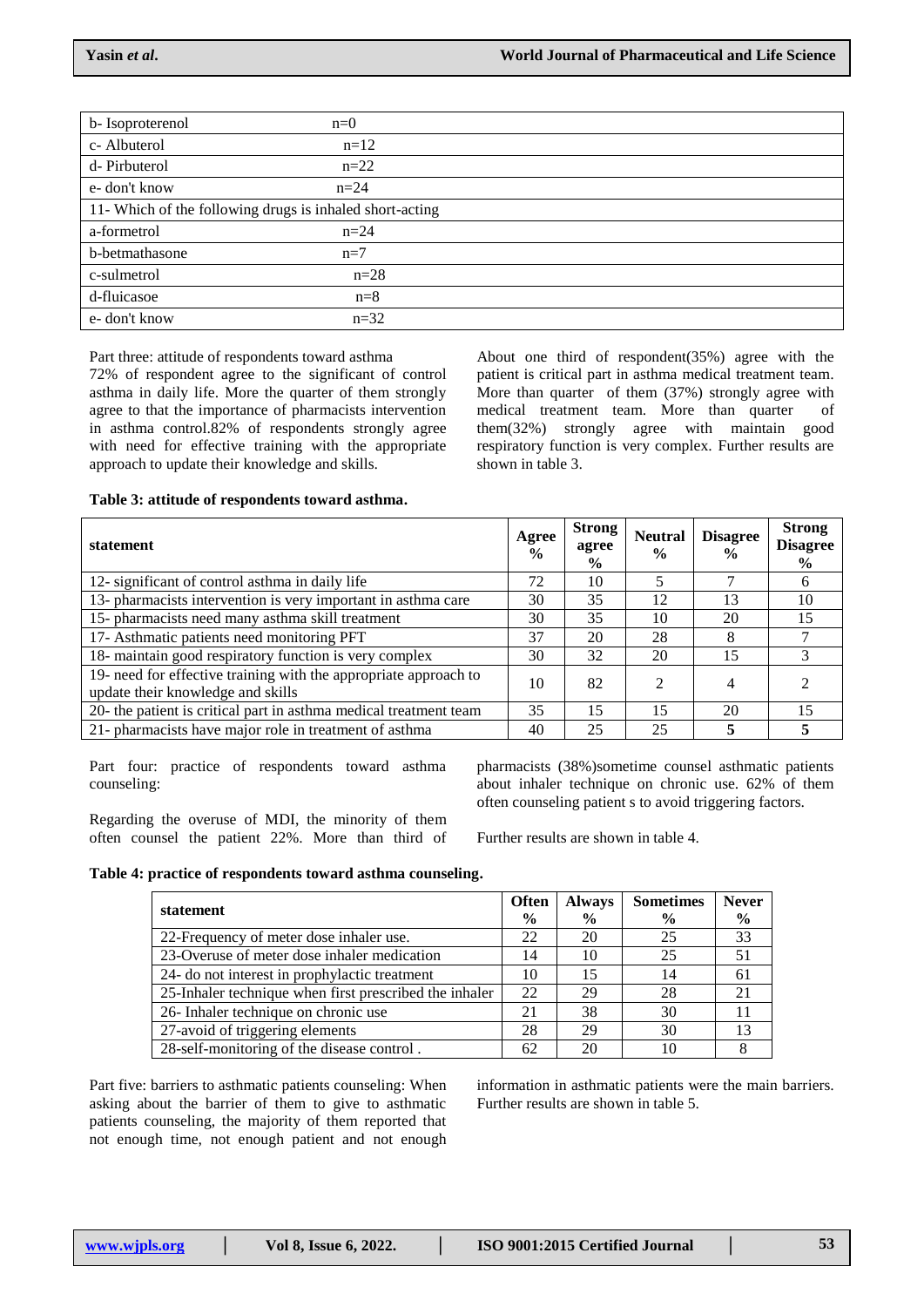#### **Table 5: barriers to asthmatic patients counseling.**

|                                                 | <b>YES</b>    | N <sub>O</sub> |
|-------------------------------------------------|---------------|----------------|
|                                                 | $\frac{6}{9}$ | $\frac{0}{0}$  |
| 29. not enough respondents time t               | 87            | 13             |
| 30-not enough patients time                     | 78            | 22             |
| 31-good communication                           | 48            | 52             |
| 32-not enough information in asthmatic patients | 77            | 23             |
| 33-No financial incentive                       | つつ            | 78             |

#### **DISCUSSION**

A pharmacist is the person responsible for treating people with asthma. Asthma patients discuses pharmacists with brief conversations without an appointment.

As a result, asthmatics may need to see a pharmacist more often than a doctor. Because pharmacists have access to medication and patient records, they can identify common medication problems.

For example, improper device technique and overuse of medications for rapid improvement. To provide medical care to people with asthma, pharmacists must have sufficient knowledge about the disease and its treatment.

Several studies have shown that inadequate knowledge and negative attitudes of pharmacists can lead to inadequate patient education, inadequate knowledge, and inadequate management of asthma.<sup>[11]</sup>

The purpose of this study was to assess the knowledge and attitude of pharmacists in treating patients with asthma.

This study shows that most pharmacists can name the factors that can trigger asthma attacks.

suddenly, most of respondents were unaware of asthma medications.

Hospital pharmacists and community pharmacists scored lower than expected in all cases, taking into account the general principles of asthma management.

There was a higher level of misperception that the anticholinergic bronchodilator (iptropium bromide) is not a symptomatic spray (16%).

Another incorrect answer observed in this study was that of the adverse effects of inhaled steroids (9%).

Pharmacists must have sufficient knowledge to control therapeutic drugs.

This ignorance by pharmacists can lead to treatment failure and may lead to the underlying causes of morbidity and mortality.<sup>[11]</sup>

In this study, knowledge scores were below the Asthma Pathophysiology Scale, Flow Meter, and Treatment Plan.

These are serious gaps in knowledge that can affect medical treatment for people with asthma. These results are similar to the previous results.<sup>[10.12]</sup> Education of pharmacists in this area will certainly help improve the management of patients with asthma. Most pharmacists responded to the statements about the need for effective training with the appropriate approach to update their knowledge and skills. [13] This study found that pharmacists agreed on the need for special training. This result is almost similar to that of Chiang et al. This is important when responding to claims about the impact of this disease on patients, as it measures pharmacists' concern with the patient's quality of life.

The influence of bronchial asthma on the patient is very high, since its manifestations include impaired lung function and symptoms such as wheezing, shortness of breath, changes in their life.<sup>[14]</sup>

In this study most pharmacists considered the impact of asthma on patients to be significant. This result is slightly less than that of Chiang et al.<sup>[10]</sup> The health worker's belief in the patient's role in asthma management is measured by their attitude against patient autonomy. Its positive nature demonstrates the commitment of health care providers to empowering patients to solve . The value of careful observation is very important in the treatment of asthma. The goal of asthma treatment is to achieve clinical control and prevent of recurrent. In addition, pharmacists must be able to provide adequate control of asthma, which can be of great help to patients. [15] This study found that the attitude of respondent is lower than study occur in Chiang et al.<sup>[10]</sup>

This is very important in response to the claims about the role of pharmacists in the treatment of asthma, as it reflects pharmacists' concerns about their role in the prophylactics of asthma. Pharmacists, play an important role in counseling asthmatic patients how to use inhalers correctly.<sup>[16.17]</sup> This study showed that almost all pharmacists believed that they played an effective role in the treatment of asthma. The current results are related to pharmacists' follow-up programs that can provide better patient education, better patient knowledge and the correct use of inhaled medications. [18,19]

#### **CONCLUSIONS**

This study showed that pharmacists do not have enough knowledge about asthma. However, hospital pharmacists